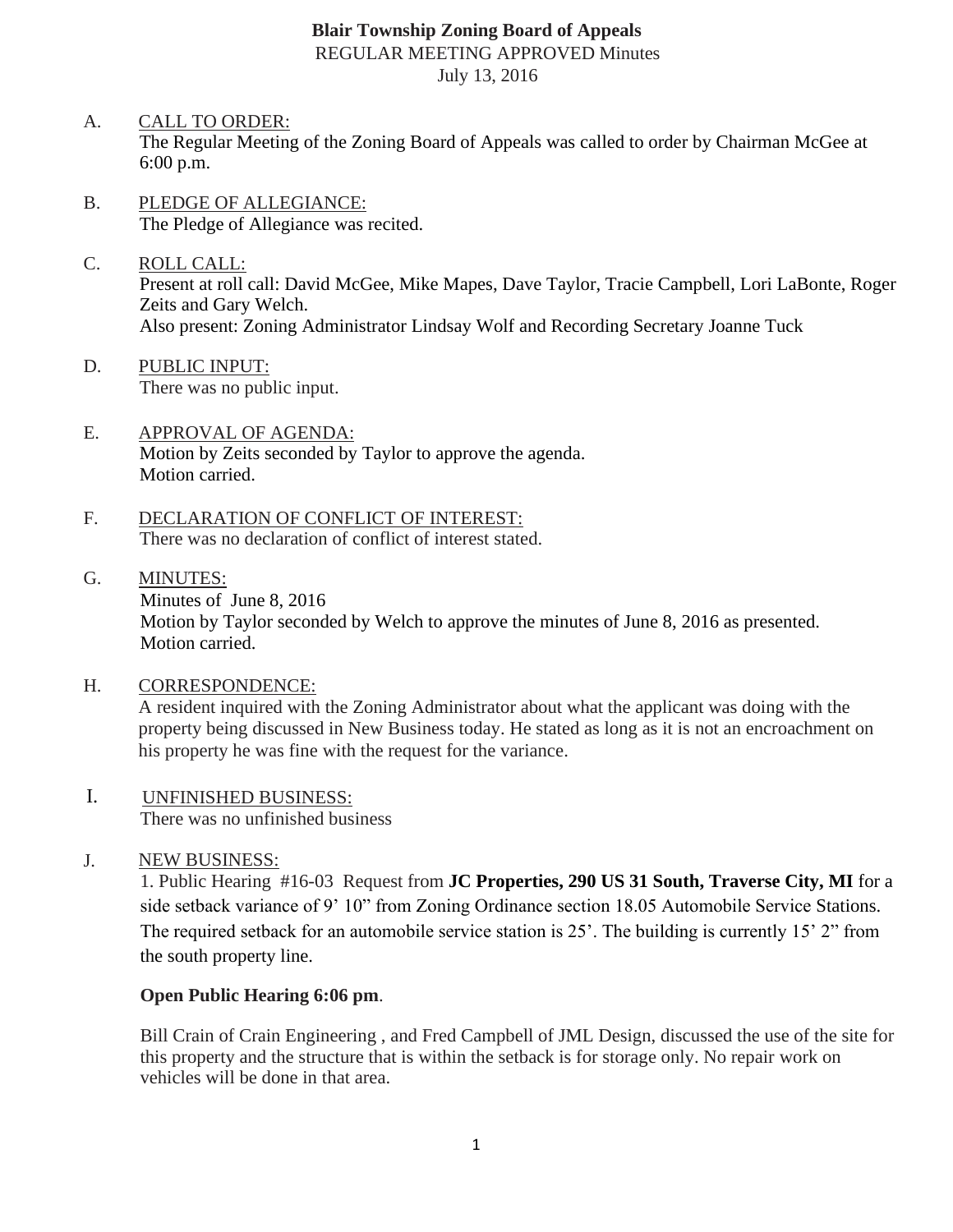Section 18.05 states that due to automobile use there is a 25' setback on all directions. The nature of the business is what brings the matter before the Zoning Board.

The proposed site use was presented to the Board of Appeals and asked questions of the applicant's representatives.

# **STAFF REPORT**

# **Zoning Board of Appeals meeting July 13, 2016**

## **ZONING VARIANCE REQUEST #16-03**

**RE:** A request from **JC Properties, 290 US 31 South, Traverse City, MI** for a side setback variance of 9' 10" from Zoning Ordinance section 18.05 Automobile Service Stations. The required setback for an automobile service station is 25'. The building is currently 15' 2" from the south property line.

**HEARING DATE: July 13, 2016 – 6:00p.m.** 

**SITE LOCATION: 290 US 31 South, Traverse City, MI** 

**Property Code: 28-02-005-005-00**

- **SITE INFORMATION: The site is .69 acres in size, located west of US 31 South. The property is zoned CM Commercial Manufacturing. The surrounding area is zoned Commercial Manufacturing. There is an existing pole building on site.**
- **APPLICANT: Please see attached application materials.**
- **MAILING: All properties within 300 ft of the parcel (11 in total) were notified by mail 15 days prior to hearing. Public Hearing was posted in the Record Eagle newspaper 15 days prior to hearing. Public Hearing was posted on Township hall entries and website 15 days prior to hearing. There was no written response received.**

**AGENCY RESPONSES:** NA

#### **ZONING ORDINANCE FINDINGS:**

A public hearing is required for a zoning variance request according to the Michigan Zoning Enabling Act and the Blair Township Zoning Ordinance. As Zoning Administrator, I have reviewed the Zoning Ordinance and the following are my findings:

#### **Article 24 Board of Appeals**

#### **24.03 Standards of Approval Variance**

To obtain a variance, the applicant must show practical difficulty by demonstrating:

a. That strict compliance with area, setbacks, frontage, height, bulk, or density would unreasonably prevent the owner from using the property for a permitted purpose, or would render the conformity unnecessarily burdensome;

## *The applicant was instructed before they purchased the property that they did not meet the setback requirements. The applicant has stated they would remove the portion of the structure to bring it into compliance if the variance is*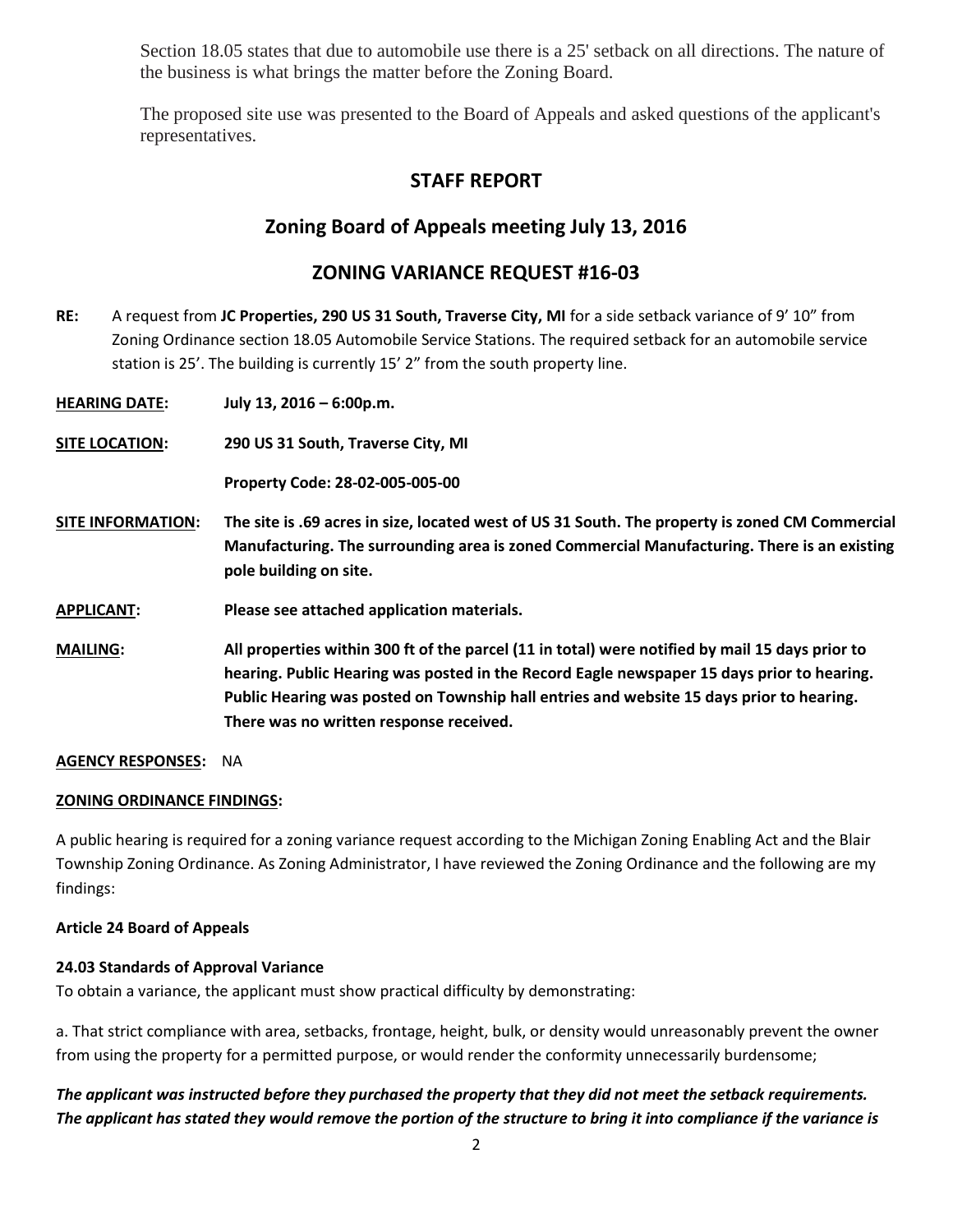#### *not granted. They would still be able to use the building for the intended purpose.*

b. That a variance would do substantial justice to the applicant, as well as to the property owners in the district, or whether a lesser relaxation would give substantial relief and be more consistent with justice to others;

### *The current property has been vacant for about two years. They will revitalize the building.*

c. That the plight of the owner is due to the unique circumstances of the property;

#### *The applicant is occupying an existing building.*

d. That the problem is not self created;

### *The applicant was instructed before they purchased the property that they did not meet the setback requirements.*

e. That the variance requested is the minimum amount necessary to overcome the inequality inherent in the particular property or mitigate the hardship;

#### *I find this to be true for the variance requested.*

f. That the variance shall not permit the establishment, within a district, of any use which it is not permitted by right within that zoning district, or any use for which a special use or temporary permit is required.

#### *The use is commercial which is permitted within the district.*

The Board of Appeals may impose conditions upon a variance approval. The conditions may include conditions necessary to ensure that public services and facilities affected by the variance will be capable of accommodating increased service and facility load, to protect the natural environment and conserve natural resources, to ensure capability with adjacent land uses, and to promote the use of land in an economically and socially desirable manner.

### **Hearing closed 6:21pm**

*Motion by Mapes, supported by Taylor , to grant the requested variance relief of the 25' setback requirement on the south side with the condition that the portion of the building be used only for storage. Roll Call: Labonte: No, No, does not meet requirements in 24.03 a-f Welch: Yes, pursuant to 24.03 a,b, e and f Zeits Yes, pursuant to 24.03 a, b, c, e and f Mapes: Yes, pursuant to24.03 b Taylor: Yes , pursuant to 24.03 b,c e f Campbell: No, does not meet requirements in 24.03 a-f McGee: Yes, pursuant to 24.03 a, b c and f Motion carried.*

- K. RECESS TO PREPARE DECISION FORM: Recess: 6:37 p.m. Meeting resumed: 6:46 p.m.
- L. REPORTS: 1.) ZONING ADMINISTRATOR Lindsay reported the Planning Commission elects in July and reminded the ZBA also needs to.

2.) PLANNING COMMISSION REPRESENTATIVE